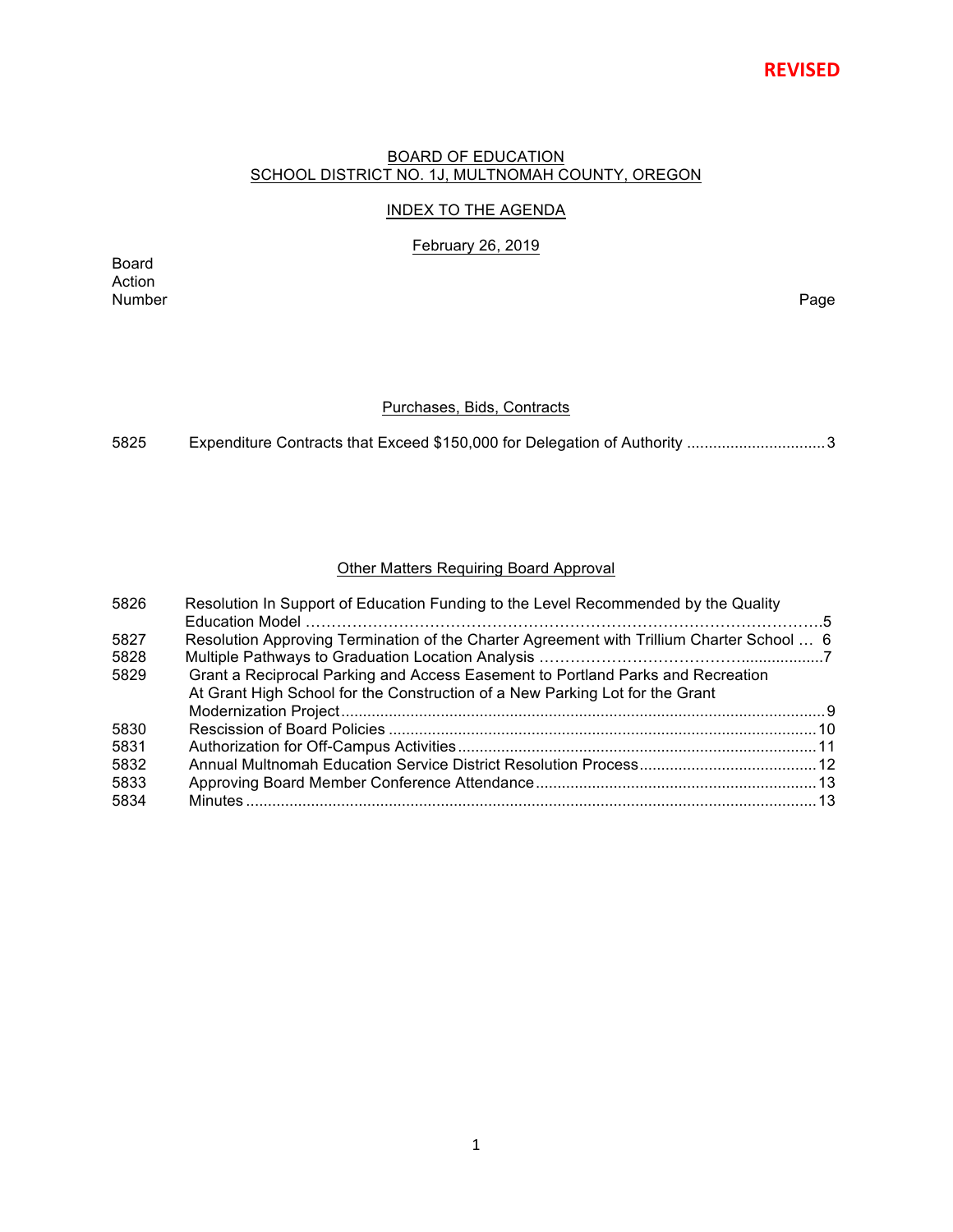# Purchases, Bids, Contracts

Resolution Number 5825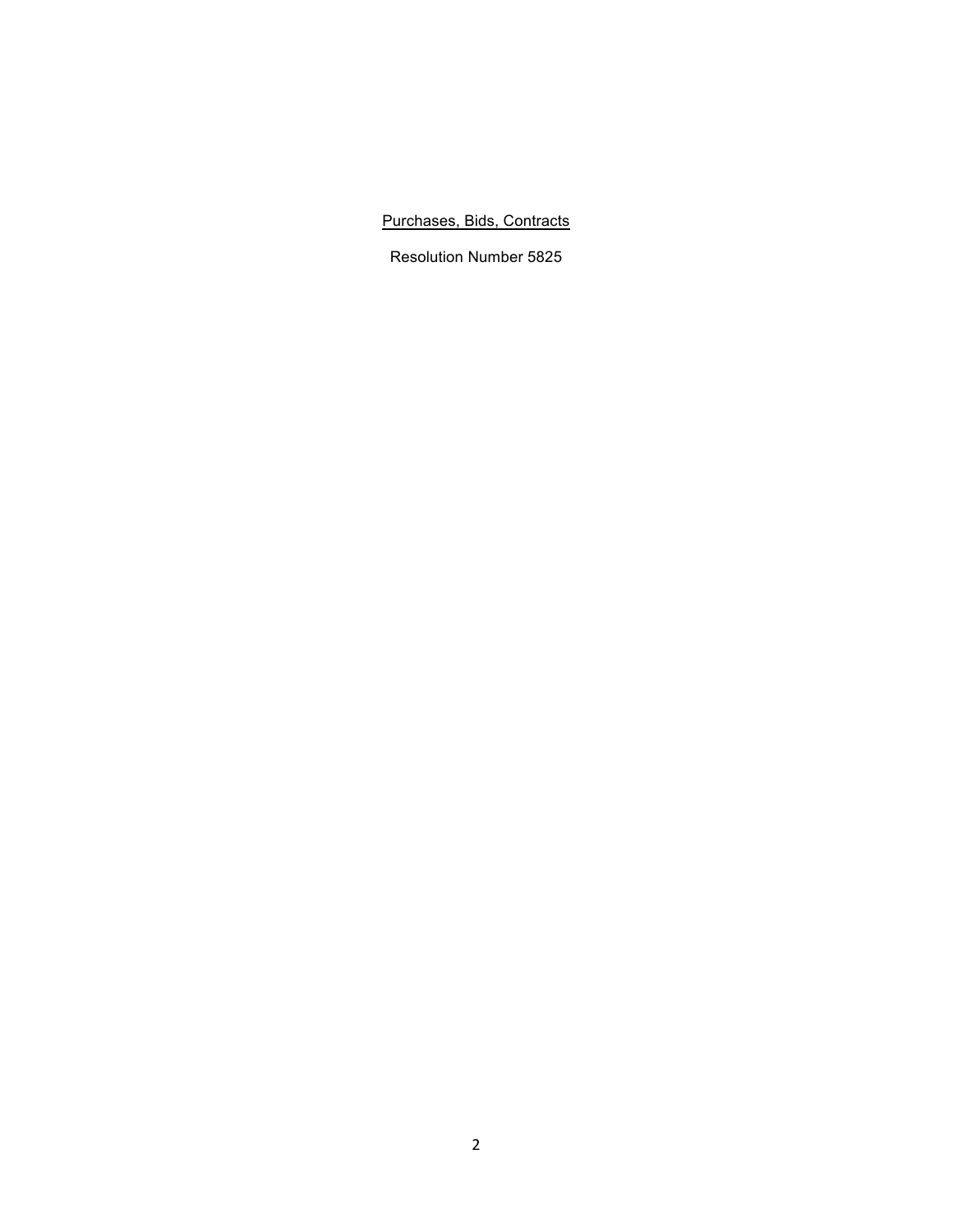#### Expenditure Contracts that Exceed \$150,000 for Delegation of Authority

#### **RECITAL**

Portland Public Schools ("District") Public Contracting Rules PPS-45-0200 ("Authority to Approve District Contracts; Delegation of Authority to Superintendent") requires the Board of Education ("Board") enter into contracts and approve payment for products, materials, supplies, capital outlay, equipment, and services whenever the total amount exceeds \$150,000 per contract, excepting settlement or real property agreements. Contracts meeting this criterion are listed below.

## **RESOLUTION**

The Superintendent recommends that the Board approve these contracts. The Board accepts this recommendation and by this resolution authorizes the Deputy Clerk to enter into the following agreements.

| Contractor    | Contract<br>Term                                                          | <b>Contract Type</b>                                                                                                                                                                                                                                                   | <b>Description of Services</b>                                                                                                                                                                                                 | Contract<br>Amount | Responsible<br>Administrator,<br><b>Funding Source</b> |
|---------------|---------------------------------------------------------------------------|------------------------------------------------------------------------------------------------------------------------------------------------------------------------------------------------------------------------------------------------------------------------|--------------------------------------------------------------------------------------------------------------------------------------------------------------------------------------------------------------------------------|--------------------|--------------------------------------------------------|
| Graybar       | 2/27/19<br>through<br>1/31/23<br>Option to<br>renew<br>through<br>3/31/29 | Purchase of goods on an as-<br>Cooperative<br>needed basis related to District-<br>Contract<br>wide security upgrades<br>COA 67539<br>including, but not limited to,<br>public address speakers, zone<br>controllers, power supplies, and<br>protective speaker cages. |                                                                                                                                                                                                                                | \$500,000          | C. Hertz<br><b>Funding Source</b><br>Varies            |
|               |                                                                           |                                                                                                                                                                                                                                                                        | <b>Cooperative Procurement</b><br>Group: US Communities                                                                                                                                                                        |                    |                                                        |
| Anixter, Inc. | 2/27/19<br>through<br>7/30/20<br>Option to<br>renew<br>through<br>7/30/22 | Cooperative<br>Contract<br>COA 67538                                                                                                                                                                                                                                   | Purchase of goods on an as-<br>needed basis related to District-<br>wide security upgrades<br>including, but not limited to,<br>public address speakers, zone<br>controllers, power supplies, and<br>protective speaker cages. | \$500,000          | C. Hertz<br><b>Funding Source</b><br>Varies            |
|               |                                                                           |                                                                                                                                                                                                                                                                        | Cooperative Procurement<br>Group: The Cooperative<br>Purchasing Network, National<br><b>IPA</b>                                                                                                                                |                    |                                                        |

#### **NEW CONTRACTS**

#### **NEW INTERGOVERNMENTAL AGREEMENTS ("IGAs")**

#### No New IGAs

# **AMENDMENTS TO EXISTING CONTRACTS**

| <b>Contractor</b> | Contract<br>Amendment<br>Term                         | <b>Contract Type</b> | <b>Description of Services</b>                                                                           | Amendment<br>Amount.<br><b>Contract Total</b> | Responsible<br>Administrator,<br><b>Funding Source</b> |
|-------------------|-------------------------------------------------------|----------------------|----------------------------------------------------------------------------------------------------------|-----------------------------------------------|--------------------------------------------------------|
| Hoonuit I, LLC    | 2/27/19<br>Software<br>through<br>SW 63096<br>6/30/19 | Amendment 2          | This amendment adds fund for<br><b>Hoonuit Full Essentials</b><br>licensing, installation, and<br>setup. | \$42.755<br>\$190.660                         | C. Hertz<br><b>Fund 101</b><br>Dept. Varies            |
|                   |                                                       |                      | Exemption by PPS Rule:<br>PPS-47-0288(11)                                                                |                                               |                                                        |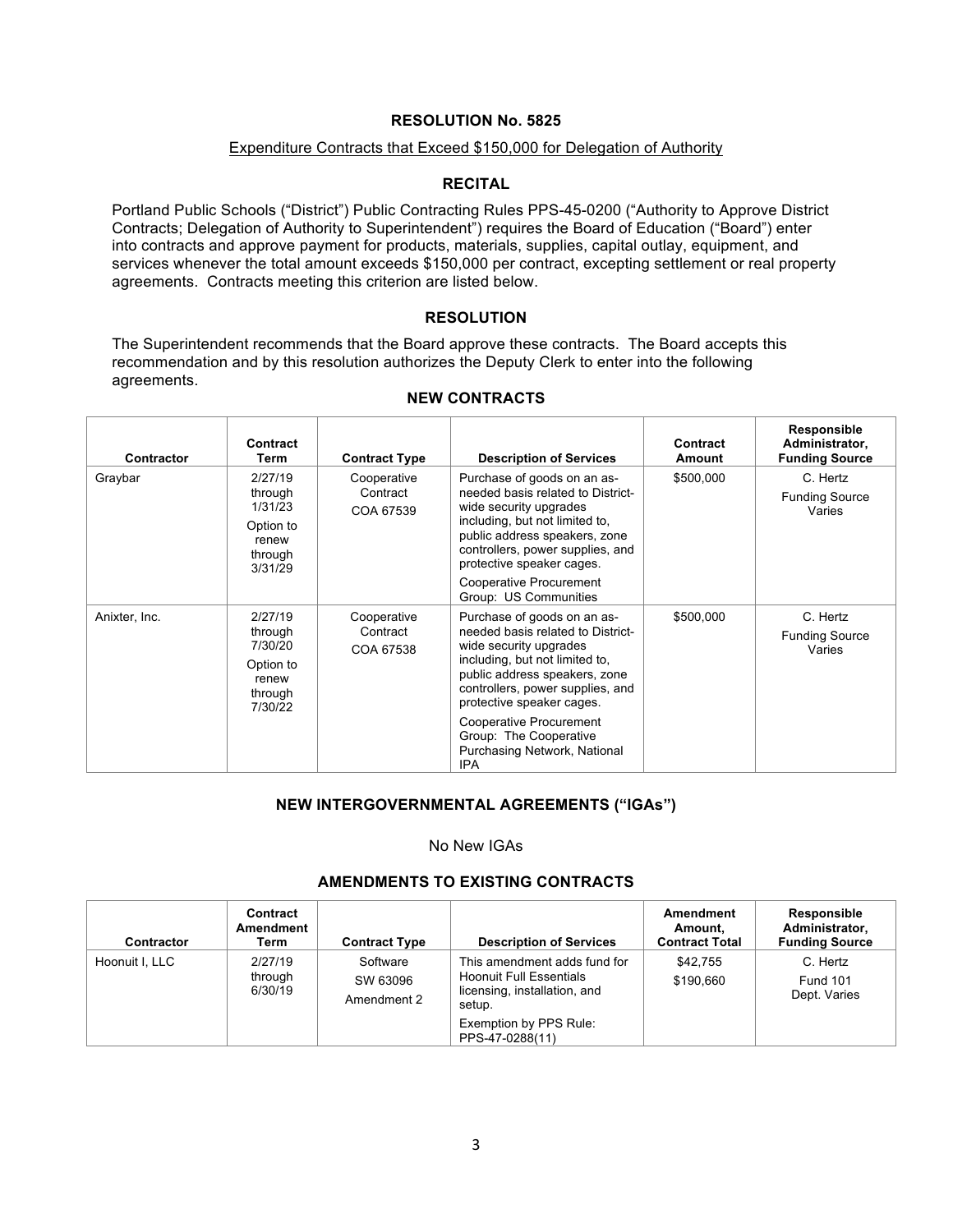Other Matters Requiring Board Approval

Resolution Number 5826 through 5834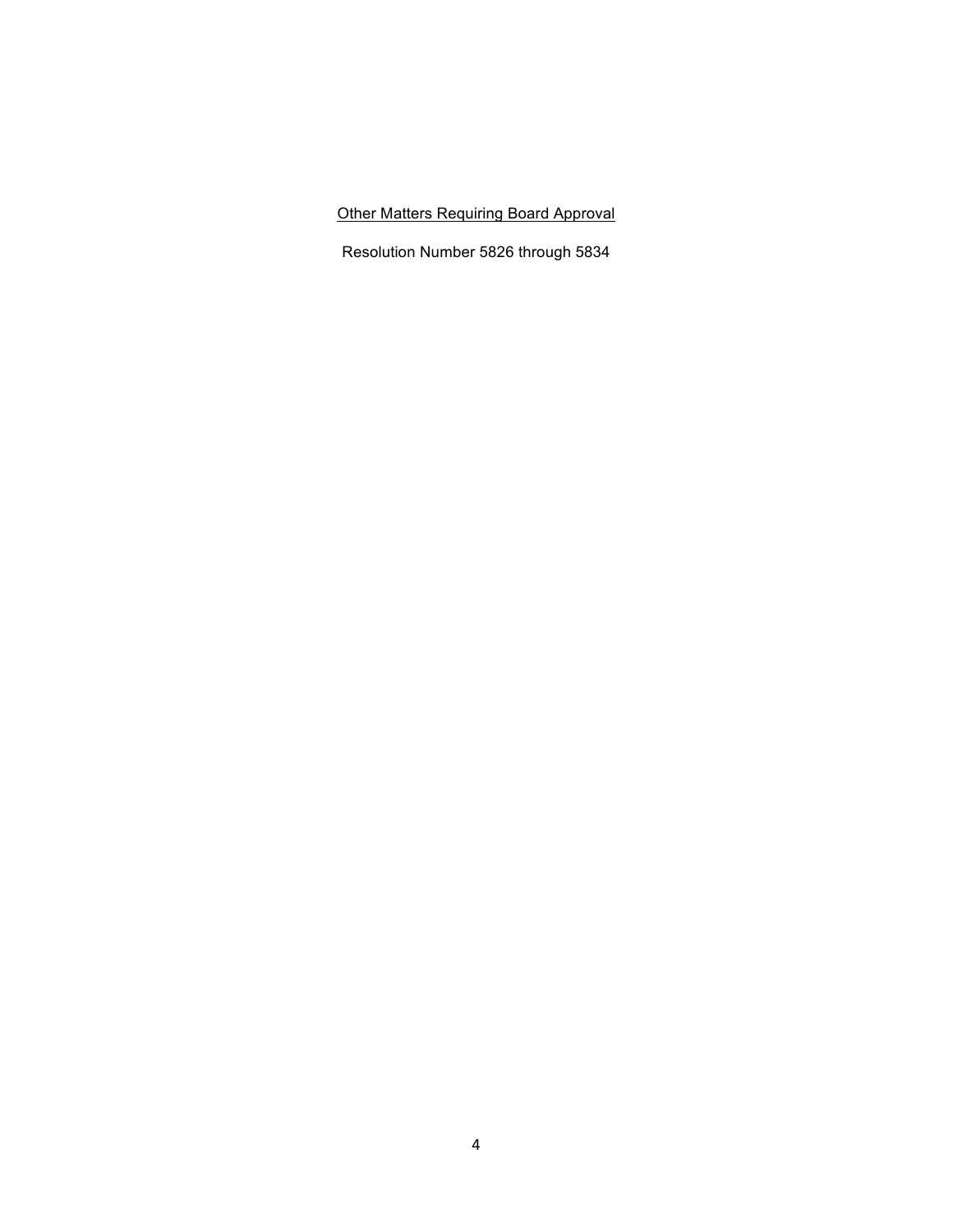## Resolution In Support of Education Funding to the Level Recommended by the Quality Education Model

## **RECITALS**

- A. Since the passage of Measure 5 in 1990, Oregon has consistently disinvested in public education and failed to adopt a means of sustainably paying for all essential public services; and
- B. Funding a strong system of public education is the best investment Oregonians can make to strengthen our economy, create thriving communities, and improve the quality of life for every Oregonian; and
- C. Oregon's students need a well-rounded curriculum that includes art, music, PE, career and technical training, and co-curricular activities, as well as supports to meet their individualized needs; and
- D. Efforts to close the academic achievement gap and supports for students who have been historically underserved must be expanded; and
- E. Oregon's public schools have experienced thirty years of unstable and inadequate funding that has resulted in dire consequences, including teacher and staff layoffs, relentless program cuts, some of the largest class sizes and one of the shortest school years in the country; and
- F. The Quality Education Model, adopted in 1999, has consistently defined what a high-quality educational system should look like for Oregon students, but the Legislature has never provided the funding to meet it; and
- G. The work of the Joint Committee on Student Success represents an opportunity to define what our schools can be and find the means of sustainably paying for them; and
- H. Students in our public schools face challenging learning conditions due to lack of resources and can no longer wait for the public education they deserve;

#### **RESOLUTION**

The Portland School District Board of Directors supports and encourages efforts in the Legislature to increase revenues sufficient to provide stable funding to the level of the QEM in order to assure educational opportunities for every student in every district in our state.

The Portland Public Schools' Board of Education pledges to join and support the efforts of the "Oregonians for Student Success" campaign to ensure that Oregon's lawmakers prioritize investments to improve the educational outcomes for Oregon's greatest natural resource: our children.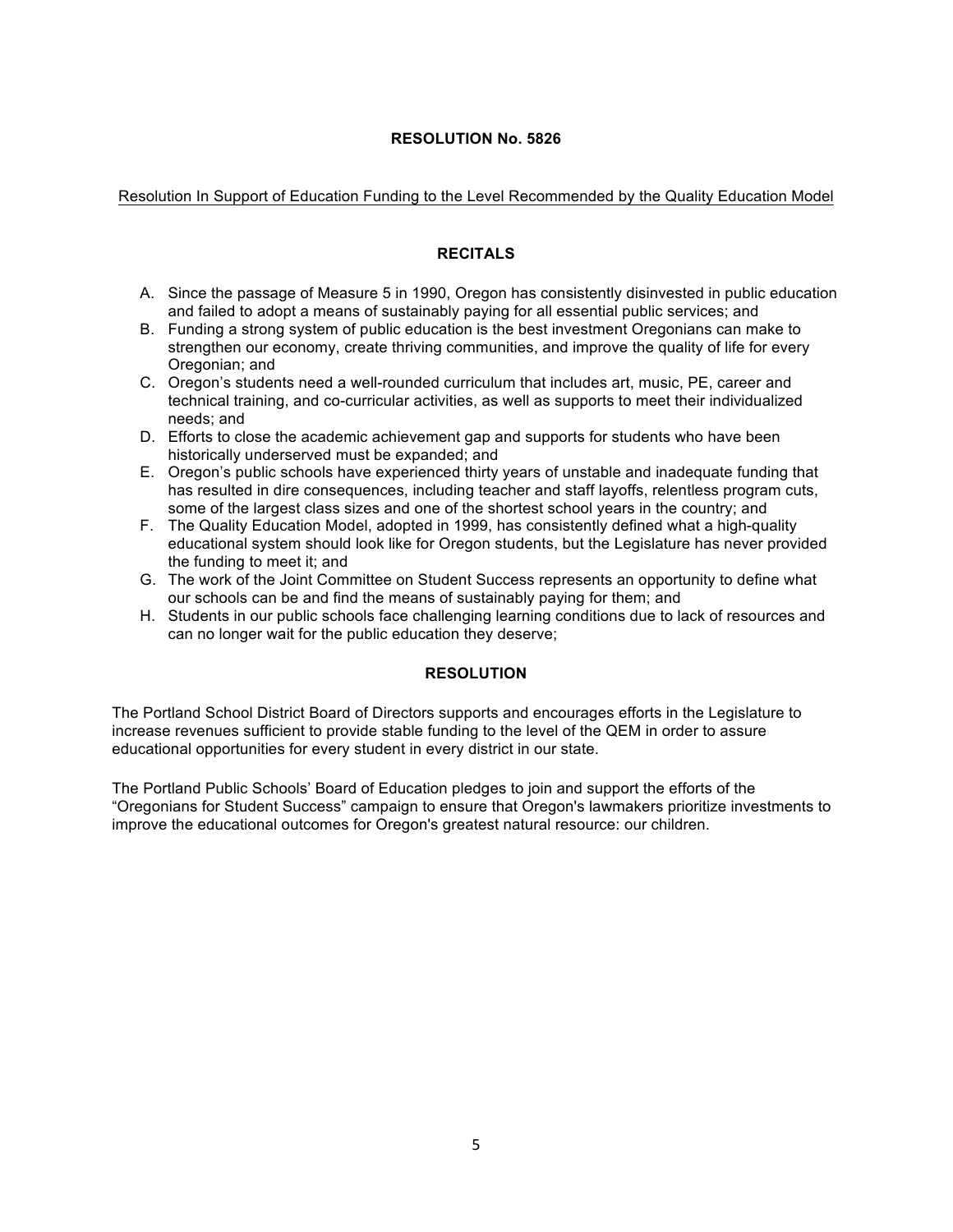#### Resolution Approving Termination of the Charter Agreement with Trillium Charter School

# **RECITALS**

- A. On May 15, 2002, Portland School District 1J (District) entered into a five-year initial contract with Trillium Public Charter School ("Trillium") for the operation of a K-12 charter school.
- B. On October 9, 2007, August 16, 2012, and November 29, 2017, after a process in accordance with ORS 338.065, the District entered into a first, second, and third renewal contract with Trillium, each renewal for a five-year term.
- C. The process and criteria for considering the termination of a charter during a term are described in ORS 338.105. The criteria include ORS 338.105(1)(b), failure to meet the requirements for student performance stated in the charter, and ORS 338.105(1)(e), failure to maintain financial stability, both of which are noted as grounds for termination of Trillium's charter.
- D. On February 13, 2019, per ORS 338.105(2)(a), the District notified Trillium in writing of its Intent to Terminate the charter with Trillium Charter School, effective June 30, 2019.
- E. On February 20, 2019, the Board Charter Schools Committee held a public hearing to hear community input regarding the recommendation to terminate Trillium's charter. A copy of the hearing minutes and materials are on file at the District Board office.
- F. On February 26, 2019, after reviewing the information presented by Trillium, information from the public hearing in support and in opposition to Trillium's remaining open, and the District staff report, Superintendent Guerrero recommended that the District terminate the charter agreement with Trillium. A copy of Superintendent Guerrero's recommendation is on file at the District Board office.

# **RESOLUTION**

- 1. The Board of Education for Portland Public Schools has determined that the recommendation to terminate the charter with Trillium Charter School meets the criteria of ORS Chapter 338.
- 2. The Board of Education for Portland Public Schools directs staff to terminate the charter agreement with Trillium Charter School effective June 30, 2019.

*T. O'Neil / K. Wolfe*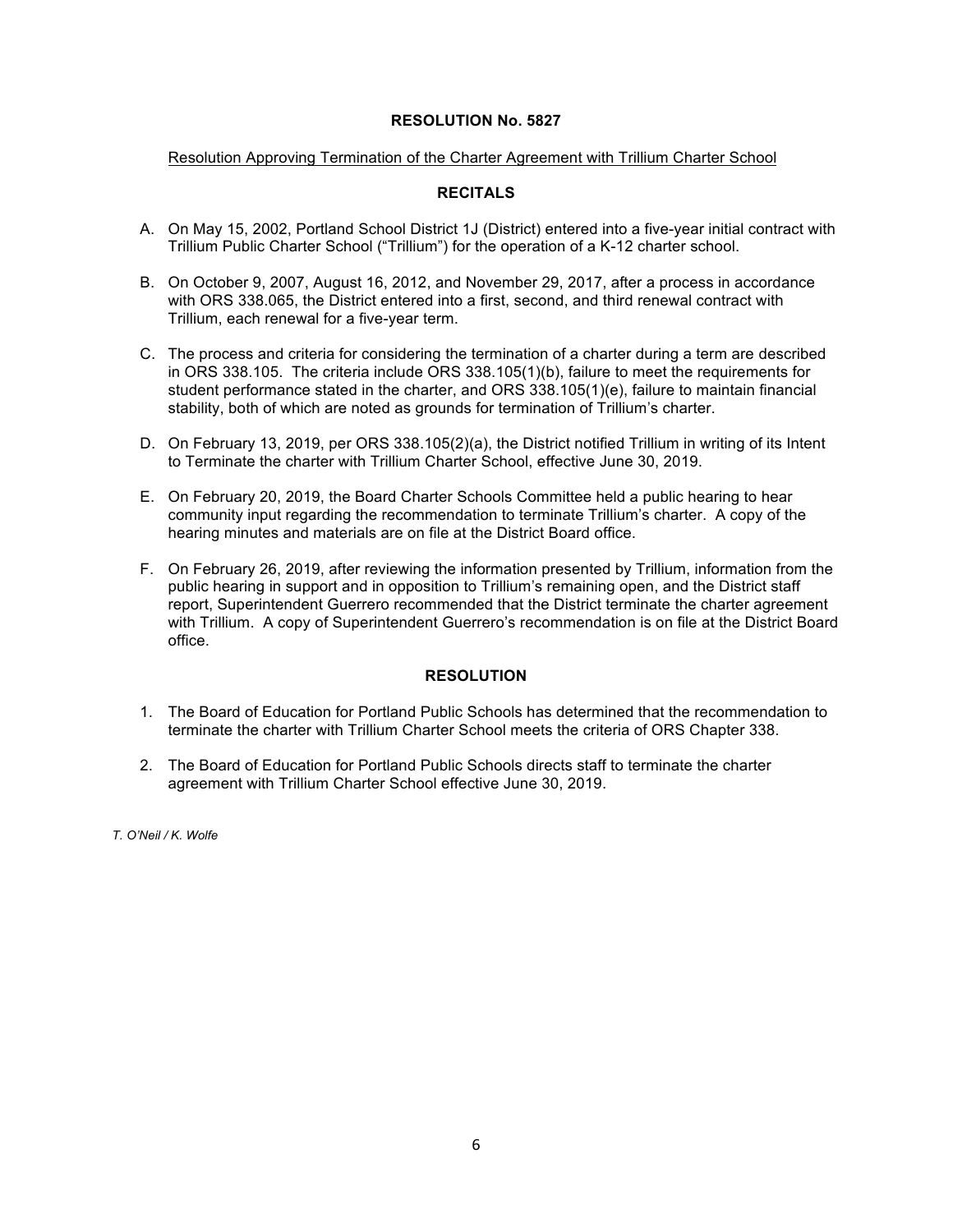#### Resolution Authorizing Location of Multiple Pathways to Graduation (MPG) and Portland International Schools (PISA) at Benson Polytechnic High School

#### **RECITALS**

- A. For the purpose of this Board Resolution, Pioneer High School, Portland Evening and Portland Summer Scholars, Portland Virtual Scholars, Alliance High School, Reconnection Center and Services and DART/Clinton School are collectively referred to as Multiple Pathways to Graduation (MPG) and Portland International Scholars is referred to as PISA.
- B. At the conclusion of the Benson Polytechnic High School Pre-Design Diligence process in February 2017, Board Resolution 5394 referred the Benson Polytechnic High School Modernization to voters in May 2017.
- C. The election was duly and legally held on May 16, 2017 (the "2017 Bond Election"), and the general obligation bonds were approved by a majority of the qualified voters of PPS voting at the election.
- D. Board Resolution 5471 accepted certification from Multnomah County, Clackamas, Washington Counties for May 16, 2017, voter approval authorizing Portland Public Schools to issue up to \$790 million of general obligation bonds to improve health, safety, learning by modernizing and repairing schools.
- E. Board Resolution 5160 directed the development of educational specifications and a master plan for the Benson Campus with a student capacity of 1,700.
- F. Board Resolution 5160 directed the preparation of an analysis of location options for Alliance Professional Technical High School, including Benson Campus and other locations across the District. This analysis should further include other Multiple Pathways to Graduation programs and be presented to the Capital Bond Committee and then brought to the full board in January 2016 as part of the overall facility usage embedded in the enrollment balancing process.
- G. Board Resolution 5780 expanded the scope of the analysis to further include other Multiple Pathways to Graduation programs (MPG) and provided that analysis to the Board of Education would occur no later than February 28, 2019.
- H. Board Resolution 5780 notes that the Superintendent will engage with staff, students, and parents of all additional programs currently at Benson to learn about instructional program, wraparound service needs, and to discuss preference/potential options for school program placement to include:
	- a) Building a dedicated multiple pathways building, funded through a future Bond proposal.
	- b) Remain co-located at Benson campus, with appropriate facility modifications.
	- c) Relocation of MPG to another PPS facility.

#### **RESOLUTION**

- 1. The Board of Education approves the Superintendent's proposal to:
	- a) Co-locate Portland International Scholars (PISA), Pioneer High School, Portland Evening and Portland Summer Scholars and Portland Virtual Scholars within the Benson Polytechnic High School campus.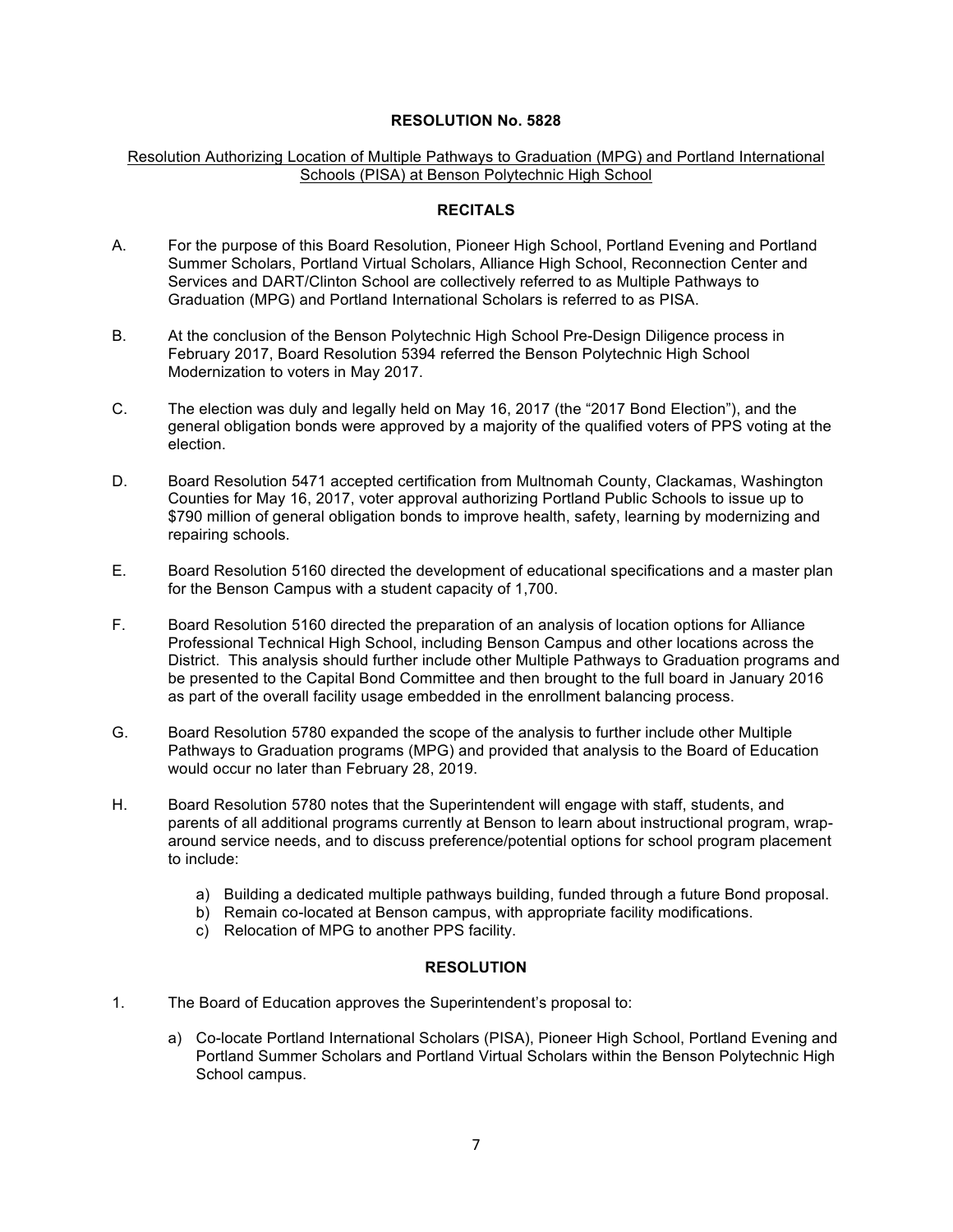- b) Build a dedicated building on Benson campus property for MPG programs: Alliance High School at Benson, Reconnection Center & Services, Teen Parent Childcare and DART/Clinton School, to be funded through a future Bond proposal.
	- i. Evaluate Alliance at Meek campus programming needs to determine feasibility of co-locating in new building at Benson.
- c) All students and programs will be relocated during the construction phases of the project. Final temporary housing plans and schedules will be completed after detailed review of temporary location options with each program by the full design team (including the general contractor).
- d) This temporary housing plan includes: Benson Polytechnic High School, including Pioneer High School programs, at the Marshall Campus; MPG programs (with the exception of Portland Evening and Portland Summer Schools) at Kenton School; and Portland Evening and Portland Summer Scholars and PISA at Grant High School, for the duration of the Benson Polytechnic High School modernization construction.
- 2. No later than March 31, 2019, the Superintendent will return to the Board of Education with the following information:
	- a) Updated plans incorporating the master plan revisions noted in Board Resolution 5780:
		- i. Adjust the Master Plan square footage to align with staff recommended scenario 4B from the MPG location analysis and incorporate the PPS Comprehensive High School Educational Specification for wrap-around services of Teen Parent Child Care & Food/Clothes closet into the approximate Master Plan square footage.
		- ii. Incorporate space for future visual and performing arts programs.
		- iii. Include ADA and code-compliant access from Benson to Buckman field to ensure a safe route for school use.
		- iv. Include design only of Buckman field improvements, which are to be determined upon further study and coordination with Portland Parks and Recreation. Decisions regarding funding and construction timing of the improvements will be made prior to completion of the project.

The Board of Education expects to undertake a future capital bond campaign in 2020 to support all phases of the ongoing Benson campus construction, among other projects. If a bond is not referred to the voters or passed by voters in 2020, the Benson project, inclusive of the MPG dedicated building, is expected to be completed by a Full Faith and Credit Bond.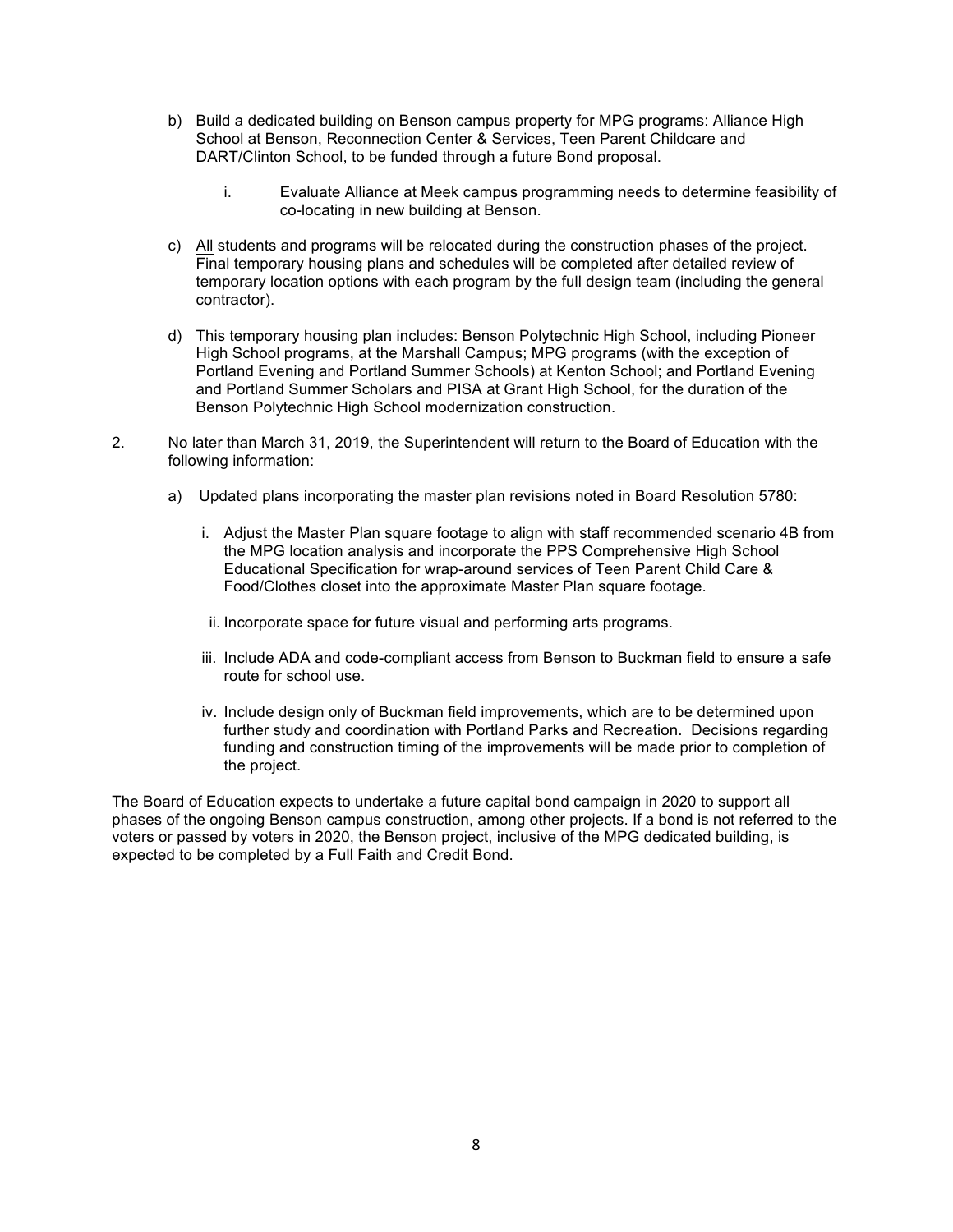## Grant a Reciprocal Parking and Access Easement to Portland Parks and Recreation at Grant High School for the Construction of a New Parking Lot for the Grant Modernization Project

#### **RECITALS**

- A. In 1956, a new gymnasium was added to the Grant High School campus which required off street parking. The resulting parking lot encroached on a 12 foot by 565 foot portion of the City of Portland land in Grant Park directly to the north of the high school. Portland City Council passed Ordinance No. 104405 to grant the District a revocable permit to use the property for the parking lot with the condition that the general public could also use the area for parking. Since then, the parking lot has been owned, maintained and operated by the District and remained open to the public. It is most actively used by the Grant High School staff during the school year and by the public in the summer when Portland Parks and Recreation's Grant Pool is open.
- B. As part of the District's Bond construction to modernize Grant High School, the District is required to expand the Grant parking lot. The expansion requires further encroachment into Grant Park to accommodate a storm water treatment facility and a vehicular turnaround. Portland Parks and Recreation agreed to the expansion and was a joint applicant on the Land Use Application for the Grant High School modernization.
- C. In order to accommodate the parking lot and expansion into Grant Park, Portland Parks and Recreation will grant the District a non-exclusive access and parking rights easement on the portion of the parking lot on Grant Park land. In exchange, Portland Parks and Recreation requires the District to grant it the same non-exclusive access on the portion of the parking lot built on Grant High School property. This Reciprocal Easement creates the shared use of the new Grant parking lot. Portland Parks and Recreation also requires that PPS repair and maintain the parking lot for the next fifteen years, at which time the cost coverage by parties will be reevaluated.
- D. The Superintendent recommends to the Board that the Parking and Access Easement be granted to Portland Parks and Recreation in exchange for an Easement on land in Grant Park needed for the construction of the new Grant High School parking lot.

#### **RESOLUTION**

- 1. The Board finds that an easement on and over a portion of Portland Parks and Recreation Grant Park is required for the construction of the new Grant High School parking lot and agrees that Portland Parks and Recreation be granted a reciprocal easement on and over the portion of PPS Grant High School parking on PPS property under Board Policy 8.70.040-P
- 2. The Board authorizes the Superintendent or his designee to grant the easement to Portland Parks and Recreation. The Board further authorizes the Deputy Clerk to enter into and execute such agreements in a form approved by General Counsel.

*C. Hertz / S. King*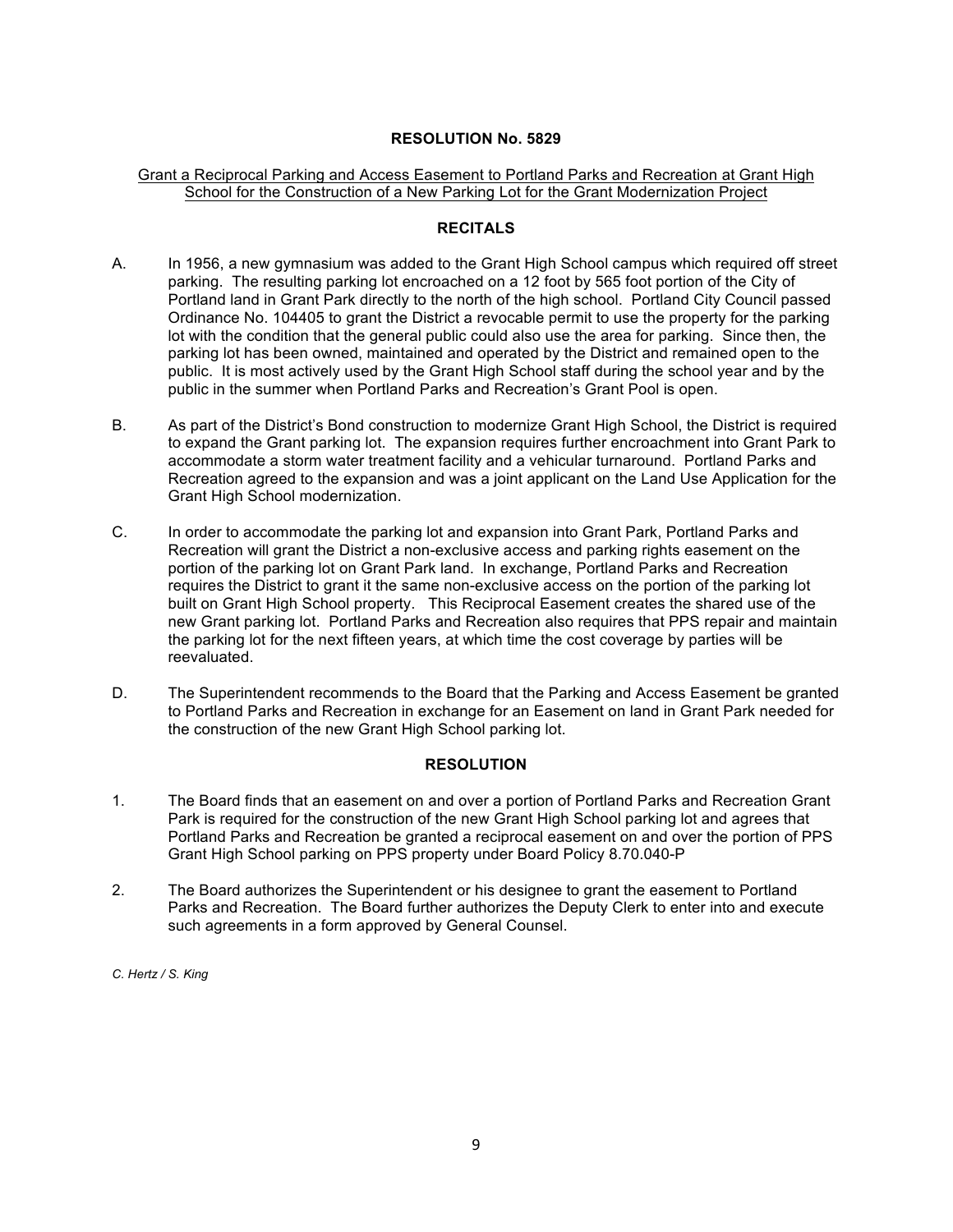#### Rescission of Board Policies

- Rescission of: i. Salary Schedule, 5.50.030-P
	- ii. Recruitment, Selection & Appointment, 5.70.010-P
	- iii. Payroll Deductions, 5.70.053-P
	- iv. Permanent Teacher Status, 5.20.090-P
	- v. Teacher & Principal Assignment Select Schools, 5.20.051-P

## **RECITALS**

- A. On January 10, 2019, in a public meeting the Board of Education's Policy and Governance Committee reviewed and considered the necessity and relevance of:
	- i. Salary Schedule, 5.50.030-P
	- ii. Recruitment, Selection & Appointment, 5.70.010-P
	- iii. Payroll Deductions, 5.70.053-P
	- iv. Permanent Teacher Status, 5.20.090-P
	- v. Teacher & Principal Assignment Select Schools, 5.20.051-P
- B. On January 29, 2019, the Board presented the first reading of each of those policies for rescission.
- C. Per District policy, the public comment was open for at least 21 days, and no public comments were received.

#### **RESOLUTION**

The Board hereby rescinds each of the following policies:

- i. Salary Schedule, 5.50.030-P
- ii. Recruitment, Selection & Appointment, 5.70.010-P
- iii. Payroll Deductions, 5.70.053-P
- iv. Permanent Teacher Status, 5.20.090-P
- v. Teacher & Principal Assignment Select Schools, 5.20.051-P

and instructs the Superintendent to rescind any administrative directives derived from these policies.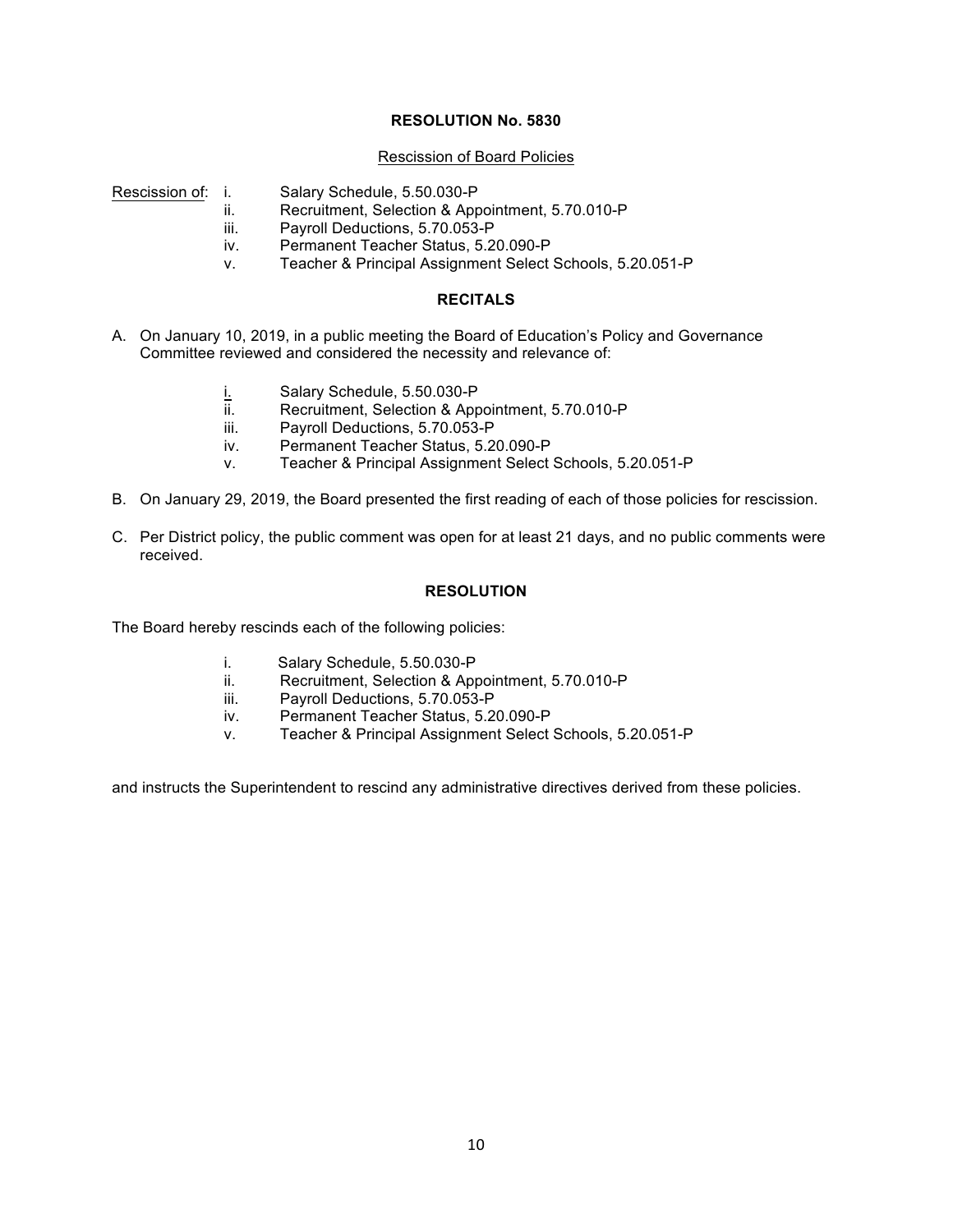#### Authorization for Off-Campus Activities

# **RECITAL**

Portland Public Schools ("District") Policy 6.50.010-P ("Off-Campus Activities") requires the Board of Education ("Board") consent to student out-of-state travel.

#### **RESOLUTION**

The Board has reviewed the request for out-of-state travel. All required documents have been submitted to the Risk Management Department. The Superintendent recommends that the Board consent to the student out-of-state travel for the below request:

| Date(s)          | School, Course, and<br><b>Number of Students</b> | <b>Purpose of</b><br><b>Travel</b>                                    | <b>Travel Destination</b>                                 | <b>Estimated Cost</b> |
|------------------|--------------------------------------------------|-----------------------------------------------------------------------|-----------------------------------------------------------|-----------------------|
| 5/31/19          | <b>Beverly Cleary</b>                            | Learn about<br>seismic<br>activity                                    | Mt. St. Helens, Johnson<br>Observatory, Hummocks<br>Trail | \$25                  |
| 3/21-3/24/19     | Lincoln HS Men's<br>Tennis Team                  | Tennis<br>tournament                                                  | Costa Mesa, CA                                            | \$851.44              |
| 3/18-3/20/19     | <b>MLC</b>                                       | Explore<br>Puget<br>Sound                                             | Camp Seymour - Gig<br>Harbor, WA                          | \$175                 |
| $3/17 - 3/23/19$ | Benson HS Black<br><b>Student Union</b>          | See<br>themselves<br>in college &<br>pursue<br>secondary<br>education | 3 colleges in New Orleans,<br>ΙA                          | \$1,023.32            |
| 3/4/19           | Woodlawn                                         | Life cycle &<br>habitat of<br>NW salmon                               | Spring Creek Fish Hatchery<br>- Underwood, WA             | \$0                   |

#### **AUTHORIZATION FOR OFF-CAMPUS ACTIVITIES**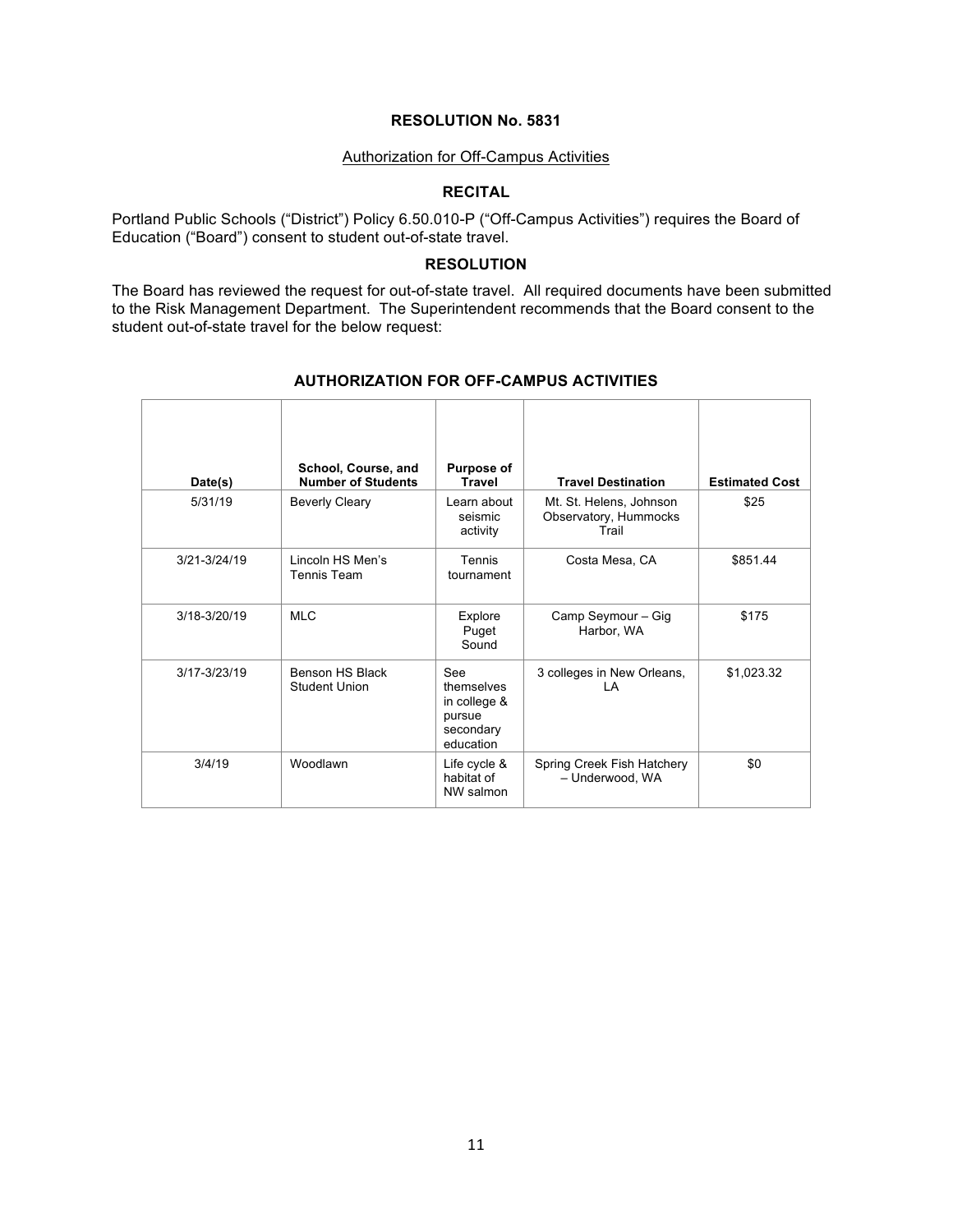## **RESOLUTION 5832**

#### Annual Multnomah Education Service District Resolution Process

## **RECITALS**

- A. Annually, the Multnomah Education Service District (MESD) provides a list of resolution services in the Local Service Plan (LSP) to the MESD Superintendents' Council for the Council's review, modification(s), and approval.
- B. The services offered in the LSP require approval of the component districts' boards by March 1, annually. The Services offered in the LSP must be adopted by two thirds of component districts' boards.
- C. Attached is the signed, "Agreements and Understanding" of the Annual MESD Resolution Process as approved by the MESD Superintendents' Council.
- D. A separate list of the specific services for Portland Public Schools, or the District Service Plan, will be included in the 2019-20 budget development process.
- E. This particular resolution does not commit Portland Public Schools to each of the specific services offered by MESD. This resolution affirms the overall services offered to all of the local component districts and contains the terms of the LSP offered by the MESD.

## **RESOLUTION**

- 1. Be it resolved that, according to ORS 334.175, the Board of Directors of Portland Public Schools, School District No. 1J, Multnomah County, Oregon, agrees to the conditions and provision of all programs and services, described in the 2019-20 Local Service Plan – Multnomah Education Service District with no exceptions.
- 2. In the event that the required resources are not available, each and every program and service is subject to reduction or elimination at the discretion of the Multnomah ESD Board. If such reductions or eliminations are necessary, they will be made through contingency planning in cooperation with the Superintendents of the local component districts.

*C. Hertz*